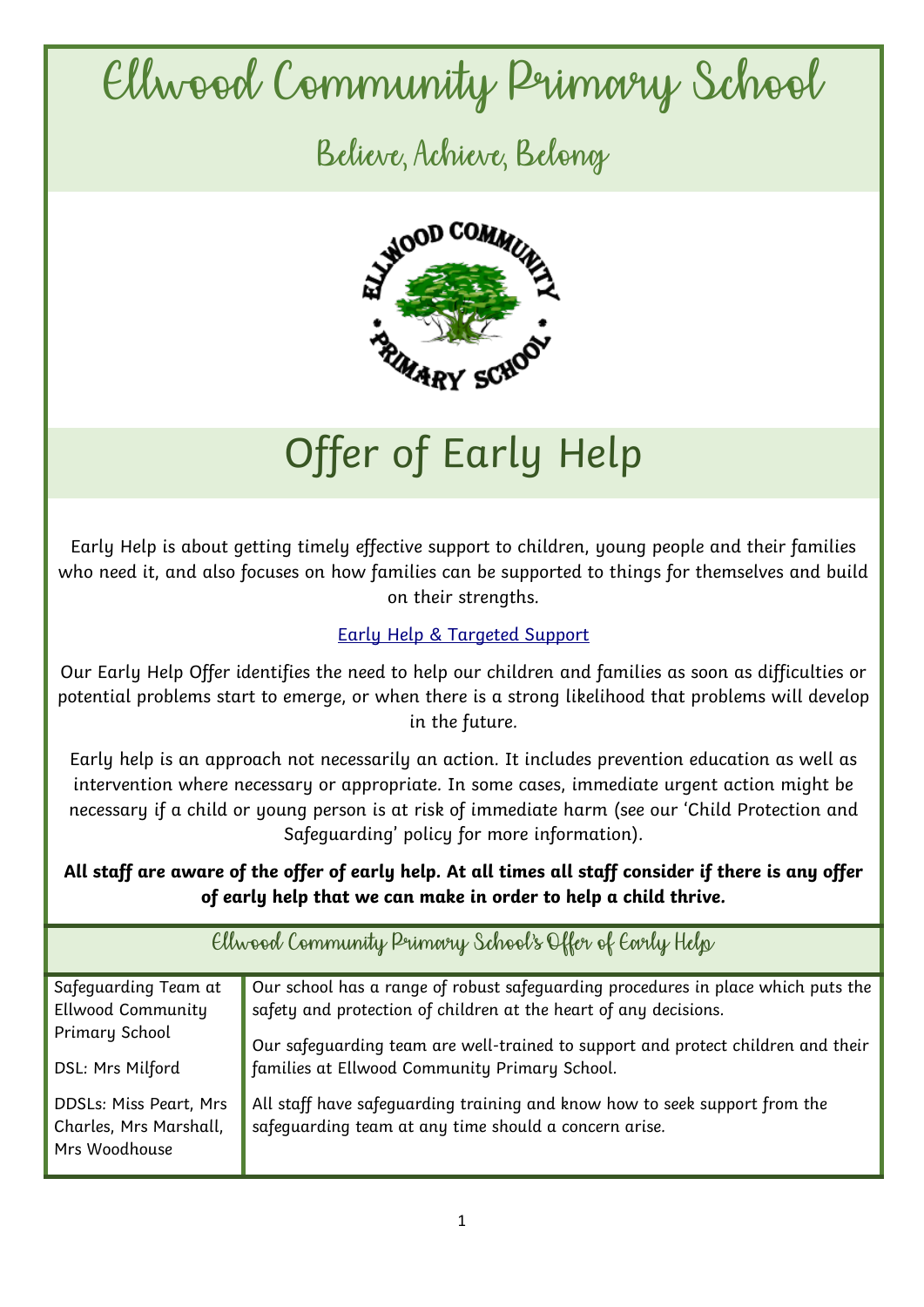| <b>Safequarding Governor:</b><br>Mrs Cornock                                                                                                                                                                                                                                 |                                                                                                                                                                                                                                                                                                                                                                                                                                                                                                                                                                                                                                                    |
|------------------------------------------------------------------------------------------------------------------------------------------------------------------------------------------------------------------------------------------------------------------------------|----------------------------------------------------------------------------------------------------------------------------------------------------------------------------------------------------------------------------------------------------------------------------------------------------------------------------------------------------------------------------------------------------------------------------------------------------------------------------------------------------------------------------------------------------------------------------------------------------------------------------------------------------|
| <b>Ellwood Community</b><br>Primary School<br>universal support for<br>all pupils and families.                                                                                                                                                                              | All staff are available in a pastoral capacity should parents have a concern about<br>anything at all. Staff may not have the answer but will try to find out the<br>answer or sign-post parents/other professionals in the right direction. Parents can<br>either talk directly with the staff or contact the office:                                                                                                                                                                                                                                                                                                                             |
|                                                                                                                                                                                                                                                                              | admin@ellwood.gloucs.sch.uk                                                                                                                                                                                                                                                                                                                                                                                                                                                                                                                                                                                                                        |
|                                                                                                                                                                                                                                                                              | Office: 01594 833232                                                                                                                                                                                                                                                                                                                                                                                                                                                                                                                                                                                                                               |
| Whole school<br>curriculum at Ellwood<br><b>Community Primary</b><br>School.<br>Personal, Social,<br>Health<br>Education<br>[PSHE]<br>Citizenship [C]<br>Relationships<br><b>Education and</b><br>Sex Education<br>[RSE]<br>Spiritual Moral<br>Social and<br>Cultural [SMSC] | The schools have a combined PSHE+ C (Personal Social Health Education +<br>Citizenship), RSE (Relationships Education and Sex Education) and SMSC<br>(Spiritual Moral Social and Cultural) Education. Our comprehensive curriculum<br>covers many aspects of keeping young people safe, healthy, resilient and aware of<br>the world around them so that they can make informed decisions. Where pupils<br>have specific issues that need discussing or addressing, we will make their<br>wellbeing curriculum bespoke to them. Other specific topics helping pupils stay<br>safe covered within the curriculum include (age-appropriate content): |
|                                                                                                                                                                                                                                                                              | Relationship and Sex Education [RSE]: RSE fits within the PSHE curriculum. For<br>more information about our PSHE and RSE information please visit our school<br>website.                                                                                                                                                                                                                                                                                                                                                                                                                                                                          |
|                                                                                                                                                                                                                                                                              | Parents are invited to view materials used to teach RSE before they are shown,<br>and have the right to withdraw their children from elements of the programme if<br>they wish. Elements of RSE are also taught through teaching of aspects of R.E and<br>Science.                                                                                                                                                                                                                                                                                                                                                                                 |
|                                                                                                                                                                                                                                                                              | The following topics are taught within our PSHE and RSE units:                                                                                                                                                                                                                                                                                                                                                                                                                                                                                                                                                                                     |
| Our school motto<br>encompasses our whole<br>school curriculum:<br>Believe, Achieve,<br>Belong                                                                                                                                                                               | Gender, identity and tolerance: preventing homophobic and transphobic bullying;<br>preventing bullying of pupils from different types of families (e.g., same sex<br>parents); avoiding anti-gay derogatory language; Gender identity - there isn't<br>such thing as a typical girl or a typical boy. Understanding and acceptance of<br>others different than us, including those with different religions.                                                                                                                                                                                                                                       |
|                                                                                                                                                                                                                                                                              | Drugs: Alcohol, Smoking and illegal drugs.                                                                                                                                                                                                                                                                                                                                                                                                                                                                                                                                                                                                         |
|                                                                                                                                                                                                                                                                              | Keeping Safe: E-safety (including social media); personal safety (out and about).                                                                                                                                                                                                                                                                                                                                                                                                                                                                                                                                                                  |
|                                                                                                                                                                                                                                                                              | Emotional well-being: Where to go for help if you, your friend or family member<br>is struggling with emotional well-being/mental health problems? What are the<br>signs someone is struggling?                                                                                                                                                                                                                                                                                                                                                                                                                                                    |
|                                                                                                                                                                                                                                                                              | What makes you feel good; How to look after you own emotional well-being;<br>Personal strength and self-esteem;                                                                                                                                                                                                                                                                                                                                                                                                                                                                                                                                    |
|                                                                                                                                                                                                                                                                              | Relationships: How to make and maintain friendship; family relationships;<br>different types of families;                                                                                                                                                                                                                                                                                                                                                                                                                                                                                                                                          |
|                                                                                                                                                                                                                                                                              | Healthy Living: Taking responsibility for managing your own health; Importance<br>of sleep; The main components of healthy living (diet, exercise and wellbeing).                                                                                                                                                                                                                                                                                                                                                                                                                                                                                  |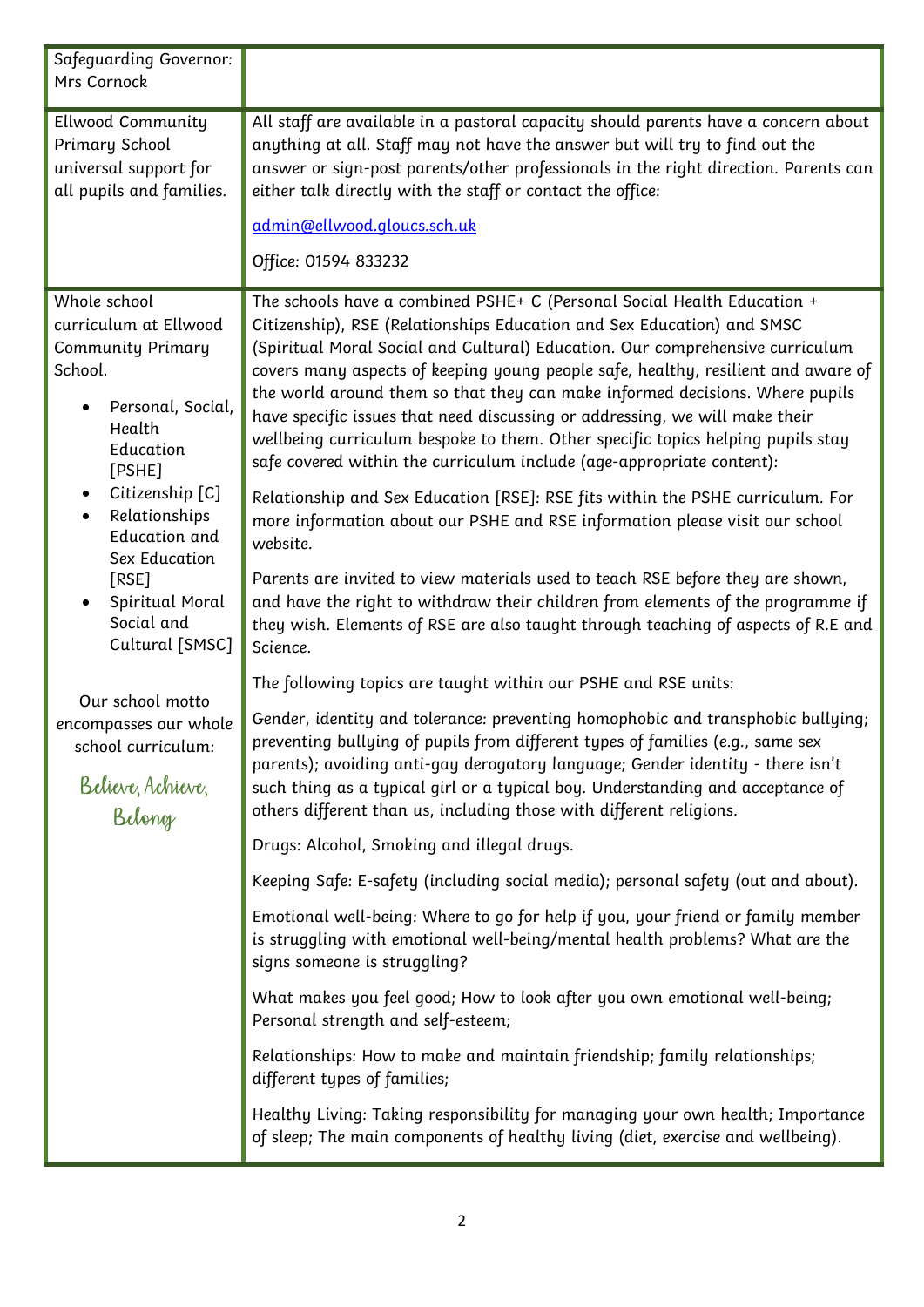|                                                               | Managing health and wellbeing when you are unwell.                                                                                                                                                                                                        |
|---------------------------------------------------------------|-----------------------------------------------------------------------------------------------------------------------------------------------------------------------------------------------------------------------------------------------------------|
|                                                               | Children attend 'In the Net' to explore ways of keeping themselves safe.                                                                                                                                                                                  |
|                                                               | Pupils in KS2 have an annual visit to Skillzone.                                                                                                                                                                                                          |
|                                                               | For further information, please see the PSHE and RSE curriculum overview and<br>progression template on the school's website.                                                                                                                             |
| <b>Trick Box</b>                                              | We are embarking on a whole school journey of implementing 'Trick Box' across<br>our classes.                                                                                                                                                             |
|                                                               | Trick Box is a simple, fun and effective whole school, whole journey, emotional<br>management and personal development programme, supporting children and<br>their families.                                                                              |
|                                                               | Evidence based and developing mental well-being in line with DFE guidelines,<br>Trick Box programmes develop positive life habits to help deal with challenges in<br>the here and now as well as building a repertoire of personal skills for the future. |
|                                                               | <b>Trick Box</b>                                                                                                                                                                                                                                          |
| No Outsiders                                                  | At Ellwood Community Primary School, we incorporate lessons from 'No<br>Outsiders' into our PSHE programme of study.                                                                                                                                      |
|                                                               | The ethos of 'No Outsiders' is: Everyone Different, Everyone Welcome which is at the heart<br>of our school community here at Ellwood.                                                                                                                    |
|                                                               | No Outsiders                                                                                                                                                                                                                                              |
| Home to school<br>support.                                    | All of our Early Help is offered in partnership with parents/carers. We work<br>closely with parents to support families through sign posting, referring and being<br>a point of contact for support.                                                     |
| E-safety                                                      | E-safety is a key part of the ongoing curriculum. Please see our e-safety policy for<br>more information.                                                                                                                                                 |
|                                                               | NSPCC 'Keeping Your Child Safe Online'                                                                                                                                                                                                                    |
| <b>SENCOs</b><br>EYFS & KS1: Miss Peart<br>KS2: Mrs Woodhouse | Our SENCOs are readily available to support children and families on a needs<br>basis. They work closely with outside agencies and will sign post families to<br>further services if further support is required.                                         |
| <b>Pastoral Support Team:</b>                                 | Our pastoral support team are also able to support children and families.                                                                                                                                                                                 |
| Mrs Charles [FSW]<br>Mrs Rowley                               | All children are able to put their name into a 'listening box' to request a 'check in'<br>with Mrs Charles or Mrs Rowley.                                                                                                                                 |
|                                                               | Mrs Charles and Mrs Rowley are both trained Emotional Literacy Support<br>Assistants [ELSA] and can offer ELSA intervention for children within school.                                                                                                   |
|                                                               | For more information about ELSA: <b>ELSA Support</b>                                                                                                                                                                                                      |
|                                                               | Mrs Charles also has mental health first aid training, 'Lego Therapy' and 'Time to                                                                                                                                                                        |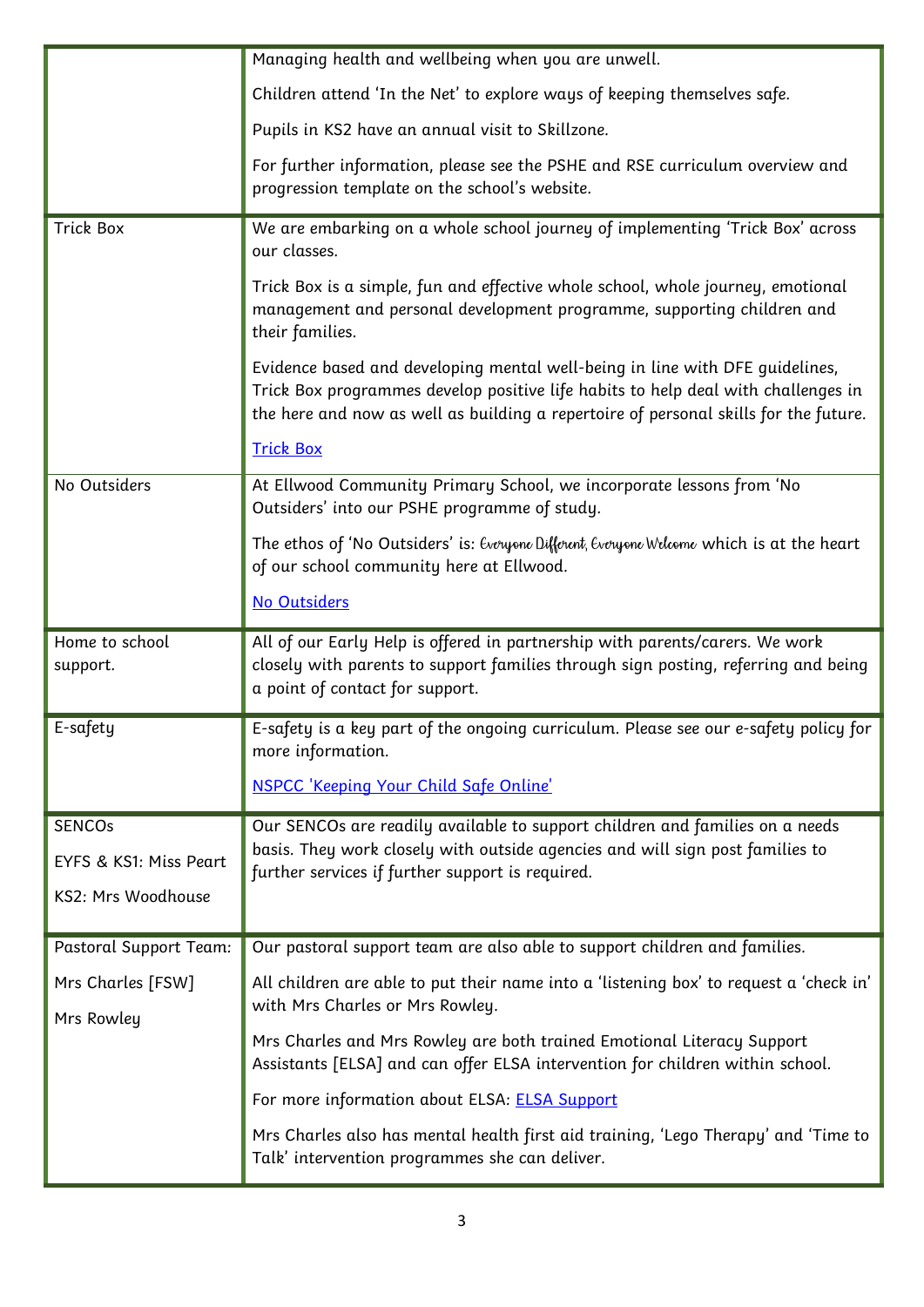| Ellwood Community Primary School Partners                                                                                        |                                                                                                                                                                                                                                                                                                                                                                                                                                                                                                                                                                                                                                  |
|----------------------------------------------------------------------------------------------------------------------------------|----------------------------------------------------------------------------------------------------------------------------------------------------------------------------------------------------------------------------------------------------------------------------------------------------------------------------------------------------------------------------------------------------------------------------------------------------------------------------------------------------------------------------------------------------------------------------------------------------------------------------------|
| Universal source of help<br>for families in<br>Gloucestershire.<br>Gloucestershire Family<br><b>Information Service</b><br>[FIS] | Gloucestershire Family Information Service [FIS] advisors give impartial<br>information on childcare, finances, parenting and education. FIS are a useful<br>source of information for parents and professionals. They support families,<br>children and young people aged 0-19 years of age (25 for young people with<br>additional needs) and professionals working with these families.<br>They can help link parents up with other organisations that might be able to help<br>or provide the information themselves.<br><b>Family Information Service [FIS]</b><br>T: 01452 427 362<br>E: familyinfo@gloucestershire.gov.uk |
| Gloucestershire<br>Children's Safeguarding<br>Partnership [GCSP]                                                                 | Important information for parents and professionals across Gloucestershire in<br>relation to keeping children safe and avenues of support including early help<br>options.<br>Gloucestershire Safequarding Children's Partnership [GSCP]<br>gsep@gloucestershire.gov.uk                                                                                                                                                                                                                                                                                                                                                          |
| <b>Parenting Classes</b>                                                                                                         | If parents/carers would like to be referred for parenting classes, school staff are<br>able to signpost. Please speak to the SENCOs to arrange a meeting to discuss the<br>support needed.                                                                                                                                                                                                                                                                                                                                                                                                                                       |
| Food Bank Vouchers                                                                                                               | The school has access to food bank vouchers to provide to families going through<br>difficult times financially. Parents should speak to our FSW for support.                                                                                                                                                                                                                                                                                                                                                                                                                                                                    |
| <b>Mental Health Concerns</b>                                                                                                    | Referral to school nurses may be appropriate.<br>Referral to CYPMHS (Gloucestershire's mental health services) via your own GP.<br>CYPMHS practitioners may also be invited to a consultation meeting to discuss<br>the needs of a child, without a formal referral being made. This would be<br>discussed with parents before contact is made.                                                                                                                                                                                                                                                                                  |
|                                                                                                                                  | Mental Health Services for Children & Young People [CYPMHS]<br>For children/young people/adults with existing mental health difficulties concerns<br>should be discussed with the existing medical professionals (consultant<br>psychiatrists). In an emergency call 999 or 111.                                                                                                                                                                                                                                                                                                                                                 |
|                                                                                                                                  | <b>CAMHS:</b>                                                                                                                                                                                                                                                                                                                                                                                                                                                                                                                                                                                                                    |
|                                                                                                                                  | You may also see the term children and adolescent mental health services<br>[CAMHS] used. This is an older term for the main specialist NHS community<br>service within the wider CYPMHS that may be available locally.                                                                                                                                                                                                                                                                                                                                                                                                          |
|                                                                                                                                  | CAMHS Gloucestershire provides a comprehensive range of specialist emotional<br>wellbeing and mental health services for all children and young people aged<br>under 18 who are registered with a GP in Gloucestershire. We also have<br>subcontracted partnership working with Teens in Crisis (TiC+).                                                                                                                                                                                                                                                                                                                          |
|                                                                                                                                  | <b>CAMHS Gloucestershire</b>                                                                                                                                                                                                                                                                                                                                                                                                                                                                                                                                                                                                     |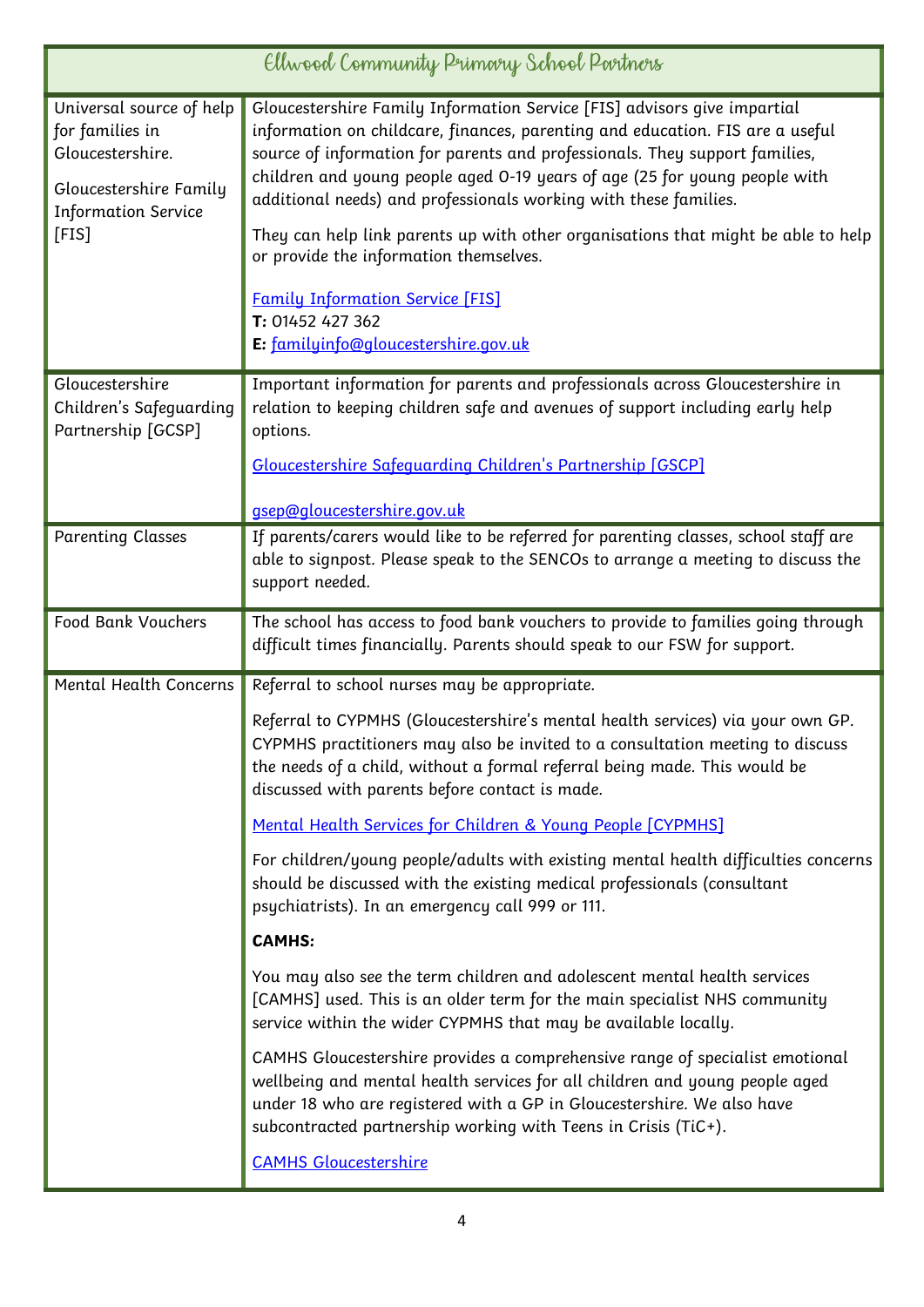| <b>Young Minds</b>                                                                 | Parents/carers can call Young Minds - This is a Parents' Helpline for detailed<br>advice, emotional support and signposting about a child or young person up to<br>the age of 25.<br>Parents' Helpline: 0808 802 5544 from 9:30am - 4pm, Monday - Friday.<br><b>Young Minds</b>                                                                                                                                                                                                                                                                                                                                                                                                                                                                                                                                                                                                                                                                                                                                                                                                                                                                                                                                                                                                                                                                                                                                         |
|------------------------------------------------------------------------------------|-------------------------------------------------------------------------------------------------------------------------------------------------------------------------------------------------------------------------------------------------------------------------------------------------------------------------------------------------------------------------------------------------------------------------------------------------------------------------------------------------------------------------------------------------------------------------------------------------------------------------------------------------------------------------------------------------------------------------------------------------------------------------------------------------------------------------------------------------------------------------------------------------------------------------------------------------------------------------------------------------------------------------------------------------------------------------------------------------------------------------------------------------------------------------------------------------------------------------------------------------------------------------------------------------------------------------------------------------------------------------------------------------------------------------|
| Teens in Crisis [TIC+]                                                             | TIC+ are able to support children and young people aged 9-21 and their families.<br>Staff may be able to refer a child to TIC+.<br>Parents can also access the 'Parent Support and Advice Line' for free, confidential<br>and anonymous advice: 0800 6525675<br>TIC+                                                                                                                                                                                                                                                                                                                                                                                                                                                                                                                                                                                                                                                                                                                                                                                                                                                                                                                                                                                                                                                                                                                                                    |
| <b>Bullying (including</b><br>cyber-bullying)/child<br>death/suicide<br>prevention | At Ellwood Community Primary School, we are committed to tackling bullying.<br>We want to know immediately if there any issues with bullying at school so that<br>it can be addressed.<br>We have a series of teaching resources produced by the Gloucestershire Healthy<br>Living and Learning Team [GHLL] to support this. In serious cases of bullying<br>parents should contact the police; particularly if there are threats involved. In an<br>emergency call 999.<br>What to do if you are being bullied                                                                                                                                                                                                                                                                                                                                                                                                                                                                                                                                                                                                                                                                                                                                                                                                                                                                                                         |
| Early Help                                                                         | The Gloucestershire Early Help and Targeted Support Service is made up of local<br>teams of professionals who deliver practical advice and support to children,<br>young people and their families.<br>An 'Early Help' referral is made for support needed at level 2/3 of the intervention<br>windscreen: Continuum of Need - Windscreen<br>School staff can make a referral for early help, which may result in financial<br>guidance, parenting support etc. Consent is always sought and the form is<br>completed in partnership with parents.<br>The Early Help practitioners include:<br>Early Help Co-ordinators who provide support for practitioners who are working<br>with children and families to meet their needs through the Graduated Pathway<br>Community Social Workers work with organisations to provide a social work<br>perspective on families they are supporting. This supports practitioners to ensure<br>families receive the right level of support and act as a link between Children's<br>Social Care and the community<br>Early Help Partnership Managers support partnership work between<br>organisations in communities to support the development of resources available<br>to children and families. They attend District Community Safety Partnerships<br>(CSPs) to make sure there is a focus on Early Help for vulnerable families<br>alongside wider community safety concerns. |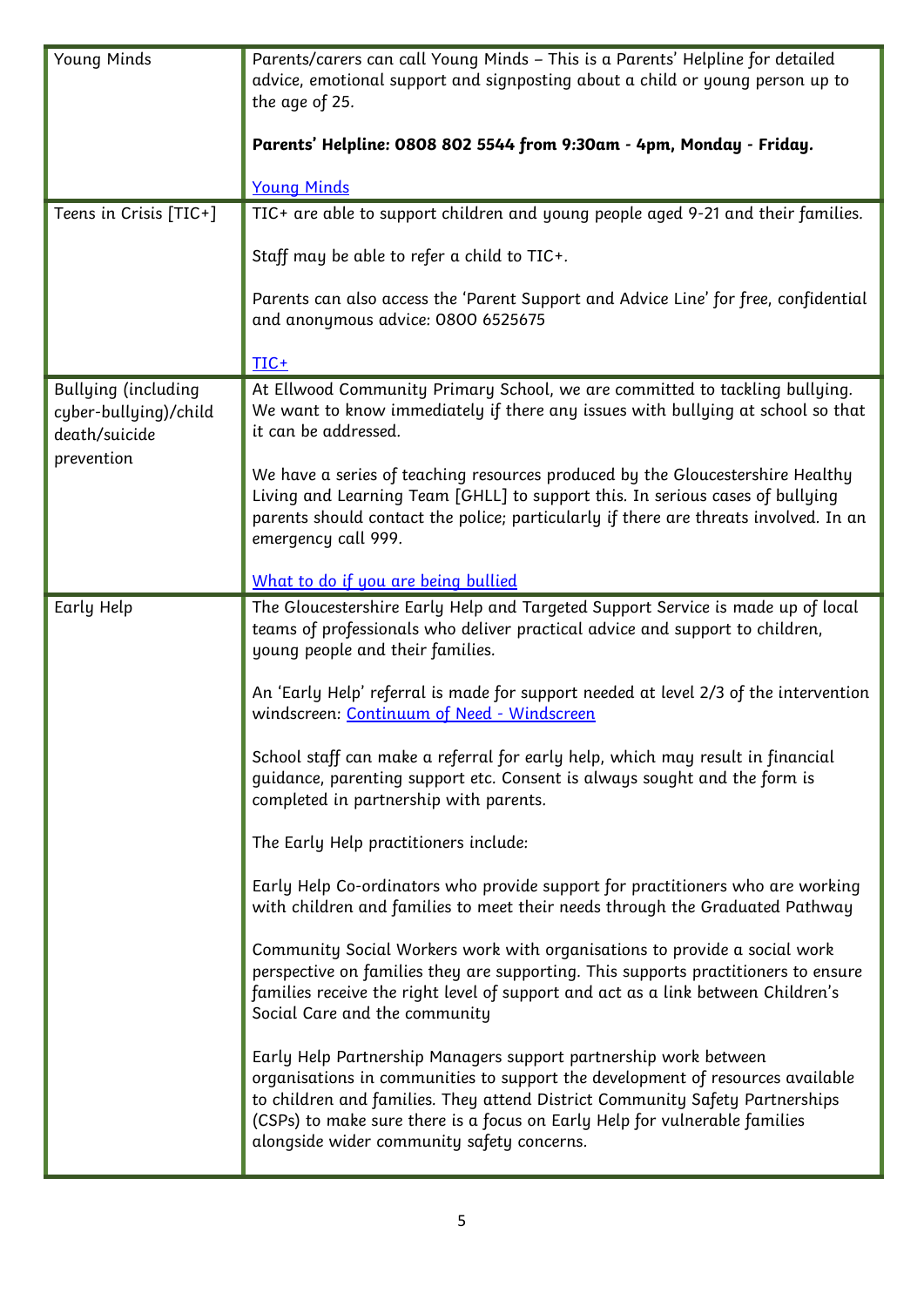|                                          | Forest of Dean: 01458328048                                                                                                                                                                                                                                                                                                                                                                                    |
|------------------------------------------|----------------------------------------------------------------------------------------------------------------------------------------------------------------------------------------------------------------------------------------------------------------------------------------------------------------------------------------------------------------------------------------------------------------|
|                                          | forestofdeanearlyhelp@gloucestershire.gov.uk                                                                                                                                                                                                                                                                                                                                                                   |
|                                          | Our Early Help Coordinator [EHCO] is Georgina Lewis: 01452 328014<br>georgina.lewis@gloucestershire.gov.uk                                                                                                                                                                                                                                                                                                     |
| Private Fostering                        | A private arrangement between a child's parent and the foster parents. Children                                                                                                                                                                                                                                                                                                                                |
|                                          | are privately fostered if they live with someone for 28 days or more, or are placed<br>with the intention that they will stay for 28 days or more.                                                                                                                                                                                                                                                             |
|                                          | The law requires the private foster carer to notify the Local Authority of the<br>agreement at least 6 weeks before the arrangement or within 48 hours of the<br>child's arrival if it is an emergency placement.                                                                                                                                                                                              |
|                                          | If our school becomes aware of a private fostering arrangement, we will contact<br>the Multi-Agency Safeguarding Hub [MASH] to ensure that the LA have been<br>notified.                                                                                                                                                                                                                                       |
| Drugs                                    | As a school we can signpost families to support services if drug misuse has been<br>identified.                                                                                                                                                                                                                                                                                                                |
|                                          | <b>Drugs Advice for Schools</b>                                                                                                                                                                                                                                                                                                                                                                                |
| Child abduction and                      | Our PSHE curriculum supports children to build their confidence and abilities                                                                                                                                                                                                                                                                                                                                  |
| community safety                         | rather than simply warning them about all strangers.                                                                                                                                                                                                                                                                                                                                                           |
| incidents                                | Further information is available at: www.actionagainstabduction.org and                                                                                                                                                                                                                                                                                                                                        |
|                                          | www.clevernevergoes.org.                                                                                                                                                                                                                                                                                                                                                                                       |
| Children missing from<br>education [CME] | All staff are aware that children going missing, particularly repeatedly, can act<br>as a vital warning sign of a range of safeguarding possibilities.                                                                                                                                                                                                                                                         |
|                                          | Parents/carers must contact the school office by 9:30am if their child is going to<br>absent from school. If a child has not attended school for 10 days (without<br>reason) the MASH team will be contacted. If concerns arise before the 10-day<br>period, the MASH team will be contacted immediately. If the child has a social<br>worker the social worker will be contacted on the first day of absence. |
| Fabricated or Induced<br>Illness [FII]   | Fabricated or induced illness (FII) is a rare form of child abuse. If professional<br>suspect FII they must follow the safeguarding procedures set out within the<br>'Child Protection and Safeguarding' policy.                                                                                                                                                                                               |
|                                          | <b>FII Overview [NHS]</b>                                                                                                                                                                                                                                                                                                                                                                                      |
| Child Criminal                           | The CSE screening tool can be located: CSE Screening Tool                                                                                                                                                                                                                                                                                                                                                      |
| Exploitation [CCE] and                   |                                                                                                                                                                                                                                                                                                                                                                                                                |
| Child Sexual                             | This should be completed if CSE suspected. Clear information about warning<br>signs, the screening tool and Gloucestershire's multi-agency protocol for                                                                                                                                                                                                                                                        |
| Exploitation [CSE]                       | safeguarding children at risk of CSE are located on the GCSP's website: GCSP                                                                                                                                                                                                                                                                                                                                   |
| County Lines                             | County lines is a term used to describe gangs and organised criminal networks<br>involved in exporting illegal drugs using dedicated mobile phone lines or other<br>form of "deal line". This activity can happen locally as well as across the UK - no<br>specified distance of travel is required. Children and vulnerable adults are<br>exploited to move, store and sell drugs and money.                  |
|                                          | Further information on the signs of a child's involvement in county lines is<br>available in guidance published by the Home Office: County Lines Guidance                                                                                                                                                                                                                                                      |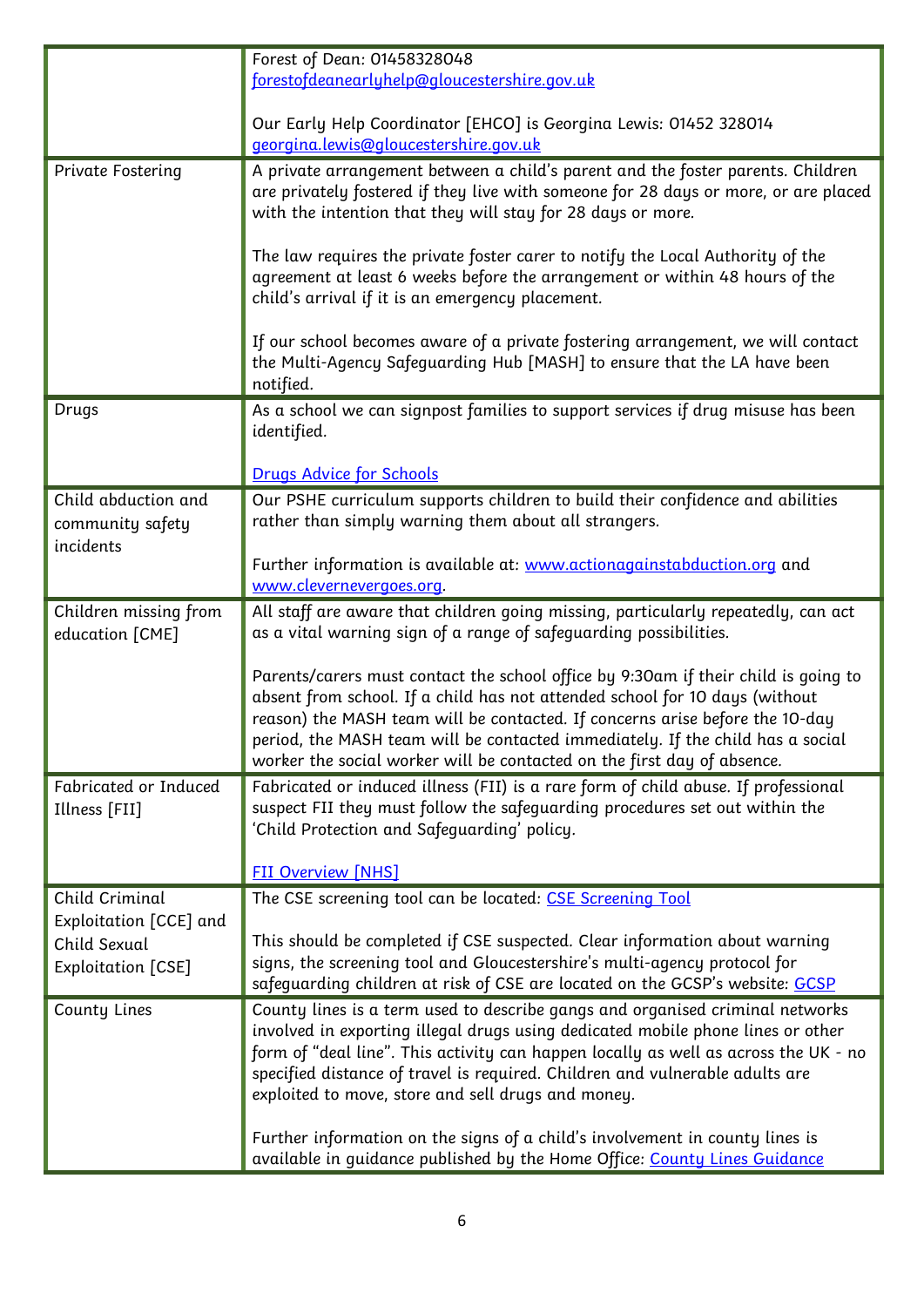| Modern Slavery and the | Modern slavery encompasses human trafficking and slavery, servitude and forced      |
|------------------------|-------------------------------------------------------------------------------------|
| National Referral      | or compulsory labour. Exploitation can take many forms, including: sexual           |
| Mechanism              | exploitation, forced labour, slavery, servitude, forced criminality and the removal |
|                        | of organs.                                                                          |
|                        |                                                                                     |
|                        | Further information on the signs that someone may be a victim of modern             |
|                        | slavery, the support available to victims and how to refer them is available:       |
|                        | Modern Slavery [GOV]                                                                |
| Cybercrime             | At Ellwood Community Primary School, we teach the children about online safety      |
|                        | through our computing curriculum. We also embed aspects of e-safety into our        |
|                        | PSHE curriculum.                                                                    |
|                        |                                                                                     |
|                        | Cybercrime is criminal activity committed using computers and/or the internet. It   |
|                        | is broadly categorised as either 'cyber-enabled' (crimes that can happen off-line   |
|                        | but are enabled at scale and at speed on-line) or 'cyber dependent' (crimes that    |
|                        | can be committed only by using a computer).                                         |
|                        |                                                                                     |
|                        | For more information: When to call the police, Cyber Choices, National Cyber        |
|                        | <b>Security Centre</b>                                                              |
| Domestic Abuse         | The GSCP have published a Domestic Abuse pathway for educational settings           |
|                        | which is on the GSCP website. If a child or young person is suspected of living at  |
|                        | home with a domestically abusive parent or if a young person has domestic abuse     |
|                        | in their own relationship, then the usual procedures should be followed and a       |
|                        | referral made to the MASH team.                                                     |
|                        |                                                                                     |
|                        | The response will vary according to the age of the young person so that the         |
|                        | appropriate agencies are involved.                                                  |
|                        | Gloucestershire Domestic Abuse Support Service [GDASS] GDASS                        |
|                        |                                                                                     |
|                        | MARAC Gloucestershire Constabulary: Multi Agency Risk Assessment Conferences        |
|                        | (MARACs) prioritise the safety of victims who have been risk assessed at high or    |
|                        | very high risk of harm. The MARAC is an integral part of the Specialist Domestic    |
|                        | Violence Court Programme, and information will be shared between the MARAC          |
|                        | and the Courts, in high and very high-risk cases, as part of the process of risk    |
|                        | management.                                                                         |
| Flare [App]            | 'Flare' is a Safer Gloucestershire app, created for women and girls, to             |
|                        | anonymously share their experiences of how and where they've felt unsafe.           |
|                        |                                                                                     |
|                        | The app helps local agencies understand how and where you feel unsafe and take      |
|                        | action.                                                                             |
| Homelessness           | The DSL/DDSL is aware of contact details and referral routes into the Local         |
|                        | Housing Authority so they can raise/progress concerns at the earliest opportunity.  |
|                        | Please contact the DSL or DDSL if you have concerns about becoming homeless.        |
| Female Genital         | All staff have completed FGM training. This training is renewed annually.           |
| Mutilation [FGM]       |                                                                                     |
|                        | All staff have a statutory duty to report to the police where they discover (either |
|                        | through disclosure by the victim or visual evidence) that FGM appears to have       |
|                        | been carried out on a girl under 18.                                                |
|                        |                                                                                     |
|                        | Mandatory Reporting of FGM - Procedural Information                                 |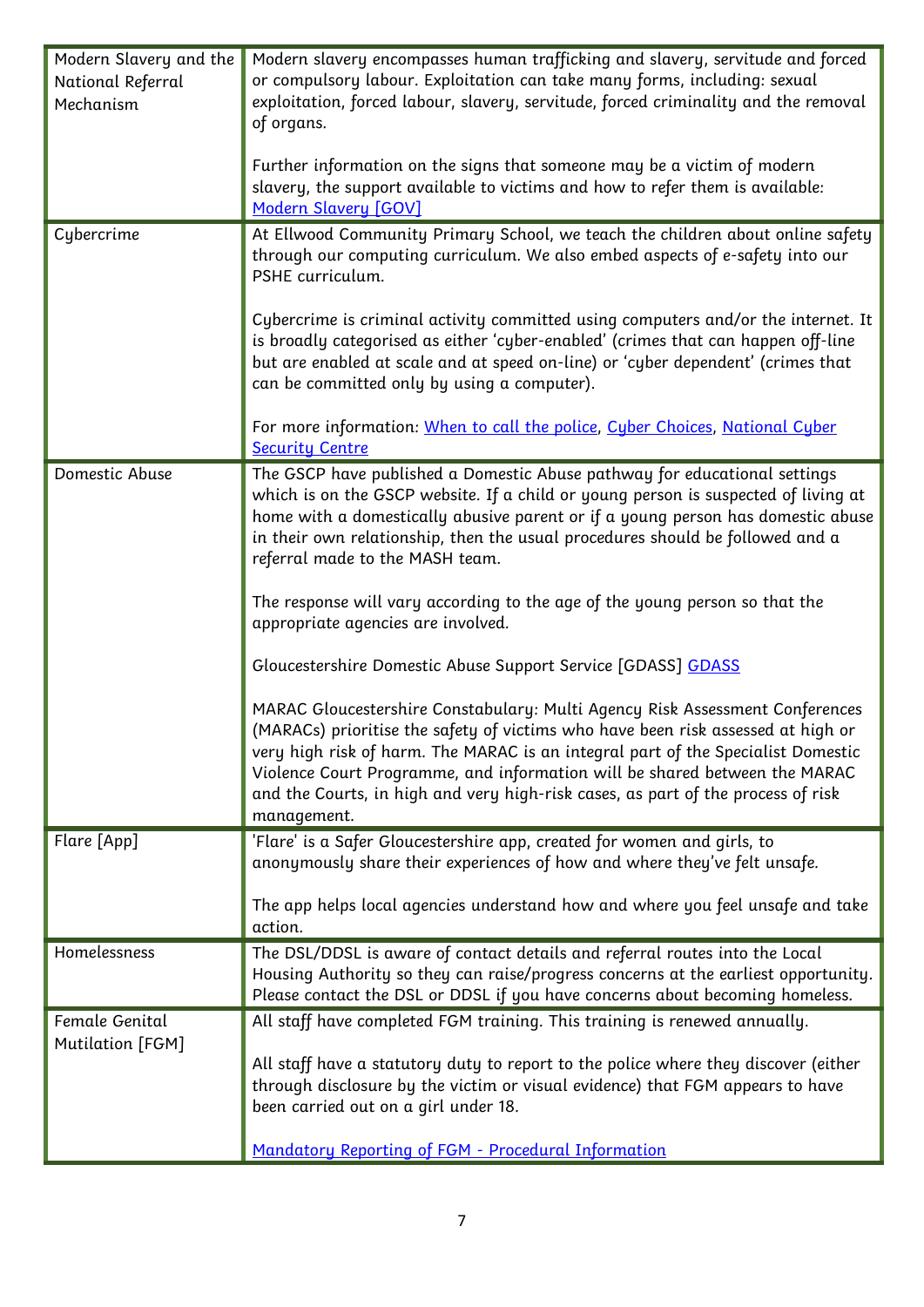| Forced Marriage                          | The Forced Marriage Unit (FMU) has created: multi-agency practice guidelines:<br>handling cases of forced marriage (pages 32-36 of which focus on the role of<br>schools and colleges) and, multi-agency statutory guidance for dealing with<br>forced marriage, which can both be found at <u>Forced Marriage Guidance</u> |
|------------------------------------------|-----------------------------------------------------------------------------------------------------------------------------------------------------------------------------------------------------------------------------------------------------------------------------------------------------------------------------|
|                                          | Staff can contact the Forced Marriage Unit if they need advice or information:<br>Contact: 020 7008 0151 or email fmu@fcdo.gov.uk.                                                                                                                                                                                          |
| <b>Faith Based Abuse</b>                 | National Action Plan to Tackle Faith Abuse                                                                                                                                                                                                                                                                                  |
| Radicalisation                           | All staff have completed 'Prevent Duty' training. This training is renewed<br>annually.                                                                                                                                                                                                                                     |
|                                          | Prevention: At Ellwood Community Primary School, we teach traditional British<br>values through the curriculum: democracy, rule of law, respect for others, liberty,<br>tolerance of those with different faiths and beliefs.                                                                                               |
|                                          | <b>Prevent Duty Guidance</b>                                                                                                                                                                                                                                                                                                |
| Peer-on-Peer Abuse                       | Peer-on-peer abuse can take various forms and include serious bullying,<br>relationship abuse, domestic violence, child sexual exploitation, harmful sexual<br>behaviour, and/or gender-based violence.                                                                                                                     |
|                                          | At Ellwood Community Primary School, we:                                                                                                                                                                                                                                                                                    |
|                                          | •Create an environment based on equality and informed choice allowing young<br>people to know their rights, what to do if they are unhappy with something or<br>what it means to give true consent.                                                                                                                         |
|                                          | •Ensure staff have the attitude to believe that it could be happening in our setting<br>even without disclosures.                                                                                                                                                                                                           |
|                                          | •Ensure we understand the local community and the context in which young<br>people are growing up.                                                                                                                                                                                                                          |
|                                          | •Ensure young people know the risks – talk about peer-on-peer abuse in an age-<br>appropriate way.                                                                                                                                                                                                                          |
|                                          | •Create opportunities for young people to weigh up risks and recognise that<br>sometimes this means they will take risks that adults or professionals disagree<br>with.                                                                                                                                                     |
|                                          | •Ensure staff check that children and young people have safe relationships in<br>their family, with their peers and with adults within the school environment.                                                                                                                                                              |
|                                          | .Ensure staff create an environment where it is ok to talk, even about the most<br>difficult things.                                                                                                                                                                                                                        |
|                                          | . Ensure staff are able to spot the signs and know what to do.                                                                                                                                                                                                                                                              |
|                                          | Peer-on-Peer Abuse Advice for Staff                                                                                                                                                                                                                                                                                         |
| Sexual Violence and<br>Sexual Harassment | Staff are aware of the importance of:                                                                                                                                                                                                                                                                                       |
|                                          | · challenging inappropriate behaviours;                                                                                                                                                                                                                                                                                     |

L